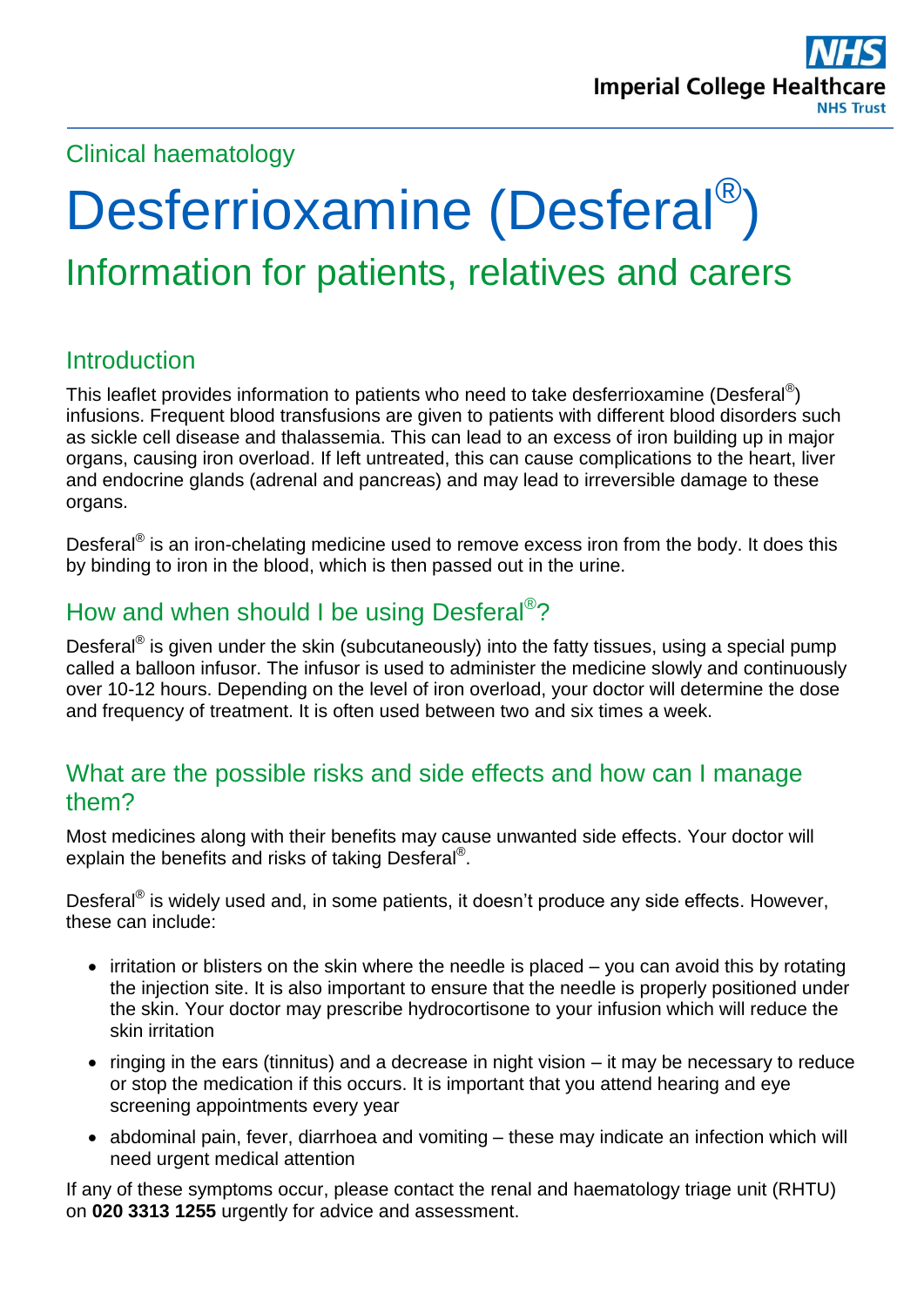# Are there any alternatives to this medication?

Your doctor will make the decision as to which iron chelator will be appropriate for you to take. There are other iron chelators, deferasirox (Exjade®) and deferiprone (Ferriprox®) that may be a suitable alternative. However, this depends on your overall health and any underlying issues you may have. Desferal® can be used as a single agent or in combination with other iron chelators in specific circumstances.

## Regular monitoring is important

The outpatient clinic is the best place for monitoring your health including any prescribed medicines. Working in partnership with you, monitoring helps the red cell team in the early detection and management of potential complications, such as:

- how well the treatment is working
- reviewing and amending the dose of the medication as required for maximum benefit
- managing your health and wellbeing

# Ordering and collecting your Desferal<sup>®</sup> infusion pumps

#### **Ordering:**

- the pumps are ordered every **Wednesday** by the haematology pharmacy team
- the order is placed a week in advance before you are due for a new supply
- a 4-week supply will be ordered for you each time

#### **Collection:**

- the pumps are ready for collection a week after ordering, from Thursday onwards. The pharmacy is open Monday – Friday 09.00 to 19.00, and Saturday – Sunday 09.30 to 13.30
- the haematology pharmacy team will contact you by email or phone to tell you that the pumps are ready for collection. Please keep the pharmacy updated with your contact details
- please note that the pumps have a 4 to 5-week expiry date**,** therefore it is very important you collect your pumps promptly from the inpatient pharmacy to avoid wastage

Due to the high cost of these infusors and their short expiry date the pharmacy cannot order and carry large volumes of stock and uncollected infusors may often be wasted at significant cost to the Trust.

#### **Storage:**

- the pumps must be stored in the **fridge**, between **2-8°C** in the packaging
- do not freeze
- keep a check on the expiry dates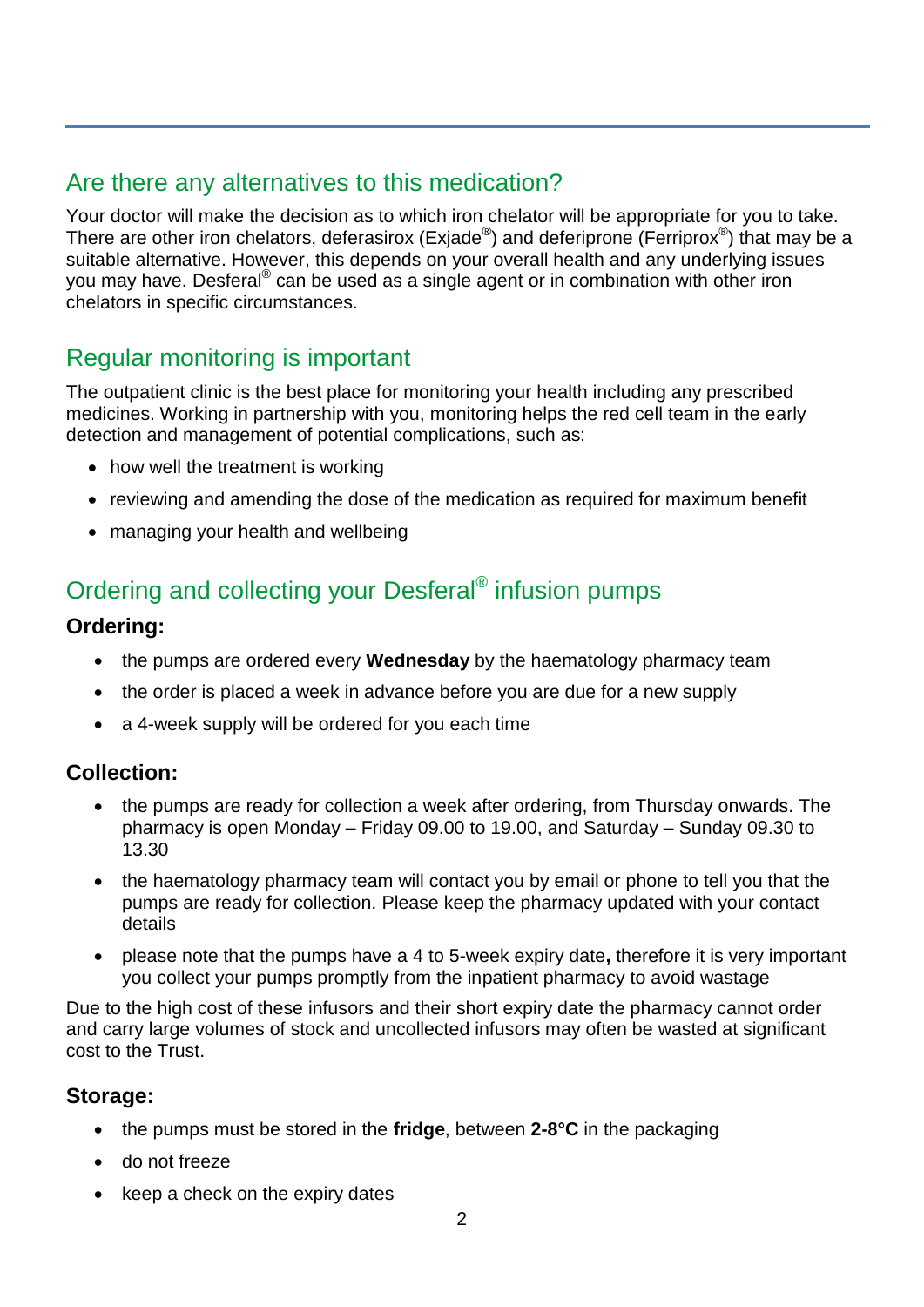If the pumps are accidently left out of the fridge for a while, please contact our medicines information helpline\* to check if they are safe to use.

\*Medicine helpline at Hammersmith Hospital: **020 3313 1000** (open between 09.15 and 17.00 Monday to Friday).

• Keep out of the reach of children

#### **Do not use your pump if:**

- it has expired
- it is leaking
- $\bullet$  the winged cap is missing

#### **Disposal:**

- seal the empty pump with the winged cap to prevent leakage and return it to the hospital or any local pharmacy for safe disposal
- do not dispose of the pumps in your bin at home
- do not throw away any medicines via wastewater or household waste. Return medicines you no longer use to your pharmacist who will dispose of them in the correct manner. These measures will help protect the environment

#### **Precautions**

If you experience symptoms that affect your vision or hearing or you feel dizzy it is important you do not operate any machinery or drive.

## Self-administration

You or your carer will need to set up and administer the infusion pump at home. The nurse will give you the necessary tubing, dressings and sharps disposal box by the nurse.

They will show you how to:

- set up the pump
- attach it to your body
- remove it from your body
- dispose of the equipment safely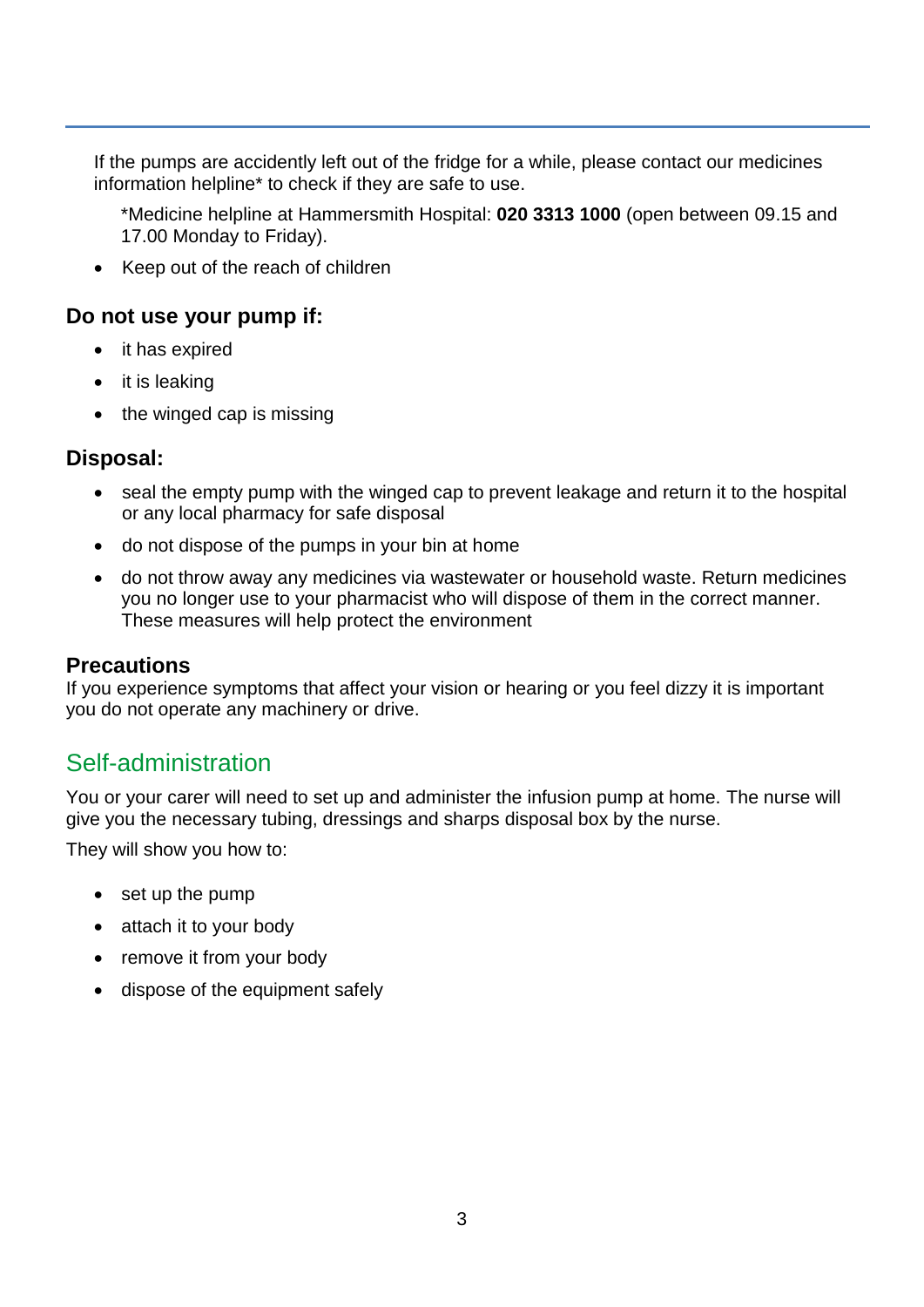## Setting up your subcutaneous infusion pump

You will need (we will give you these):

- a clean surface or tray
- sterile wipes
- your Desferal<sup>®</sup> infusor
- $\bullet$   $\,$  a Thalasset $^\circledR$  needle
- $\bullet$  tape
- a sharps disposal bin

#### **Before you start**

- 1. Collect everything together on a clean and dry surface.
- 2. Wash and dry your hands.
- 3. Remove the Desferal® infusor outer packaging.
- 4. Remove the winged cap from the infusor and wait for a bubble of fluid to appear at the end of the tubing.
- 5. Attach the Thalasset® needle to the opened end of the infusor.
- 6. Open the infuser clamp and wait for the infusor to fill the tubing. When it has, close the clamp.

#### **Setting up the infusion**

- 1. Select the site of administration.
- 2. Prepare site by cleaning with sterile wipes.
- 3. Remove the protective covering from the needle and then do not touch it.
- 4. Pinch the skin around the injection site.
- 5. Insert the Thalasset® needle at right angles and press the sticky dressing firmly down.
- 6. Release the infuser clamp to begin the infusion.
- 7. Place the infusor securely under your clothing. As the Desferal<sup>®</sup> infuses, the balloon will gradually deflate and become smaller.
- 8. Leave in place for 8-12 hours (depending on the prescription).
- 9. Remove the sticky pad and needle once the infusion has finished.
- 10. Dispose of the Thalasset® needle in a sharps disposal box. Return the empty infusor to the pharmacy.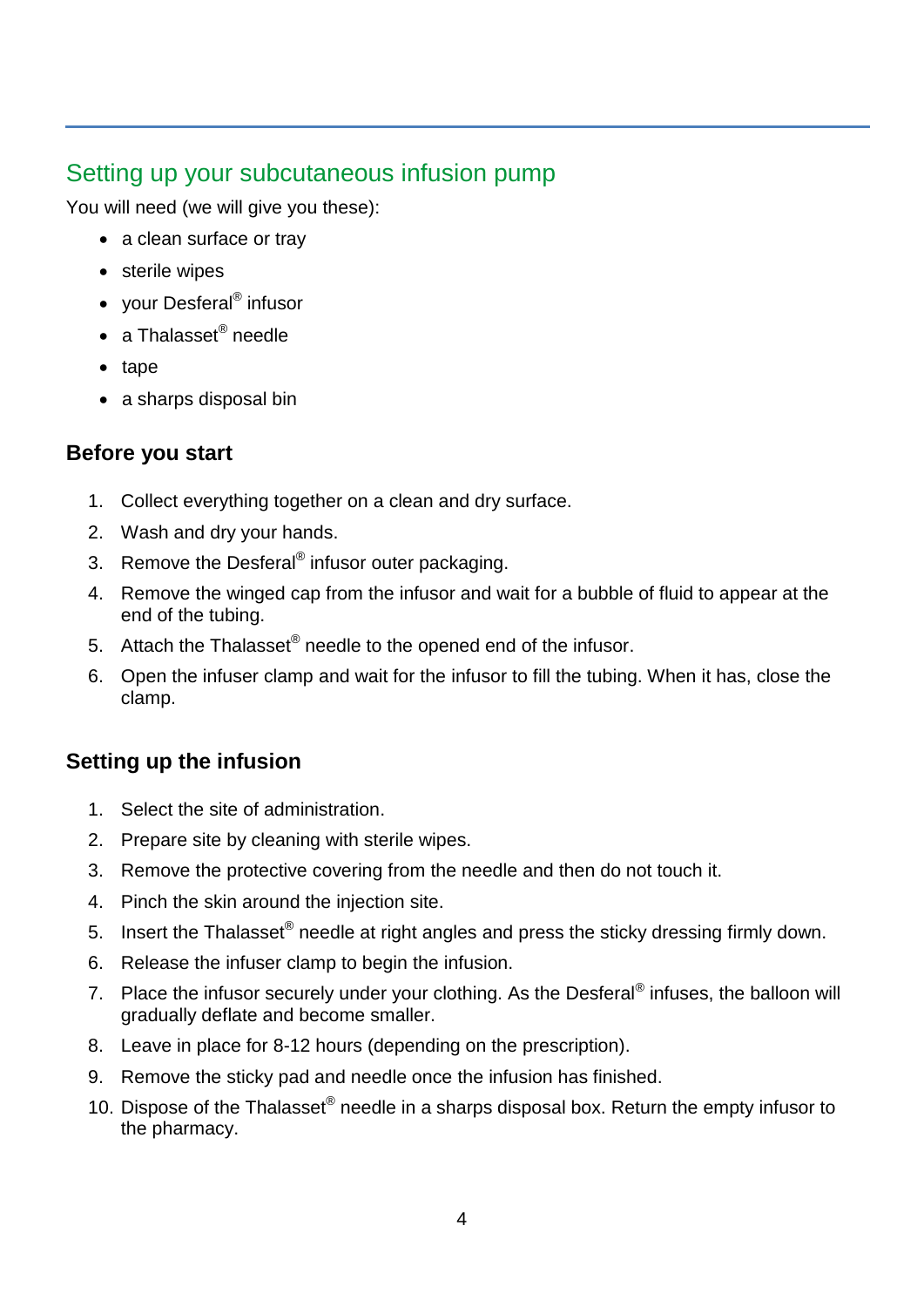#### **Rotation of infusion sites**

Rotating the sites of the needle will make the subcutaneous infusion less painful and reduce skin irritation. As a general rule suitable areas are those with some fat below the skin; the abdomen, thighs and upper arms.

#### **How should I wear my infusor?**

You can choose how you wish to wear it; the pharmacy will give you a pump holder which you can attach to your clothing with 1 or 2 safety pins or you can place it in a pocket. Have a practice with different clothes - you will soon find what suits you.

# What if I miss an infusion?

Set up the pump as soon as you remember. Desferal<sup>®</sup> will be more effective if you do not miss any doses. If you are not able to use the pump on your set day, you can set it up to run on a non-scheduled night (another night/day) during the same week.

## Getting the most from your treatment

Always take your medication as instructed by your doctor. If you are unsure you can always speak to the pharmacist, your doctor or your clinical nurse specialist (CNS).

When you first start you will need to have weekly blood tests to monitor your full blood count and kidney function. If you become unwell with an infection the treatment will stop until you have recovered.

You must use effective contraception while you are taking Desferal®. Discuss with your doctor which method is best for you.

It is advisable that you or your partner do not become pregnant whilst taking Desferal® as it can harm the baby. If you plan to become pregnant, discuss it with your doctor so that appropriate arrangements can be made.

If you do become pregnant whilst taking Desferal®, stop taking it and contact your CNS or your doctor. An early clinic appointment to see the doctor will be arranged. Do not use Desferal<sup>®</sup> if you are breastfeeding as the drug may be harmful to the baby.

Try to attend all of your appointments for clinic and any investigations needed such as blood tests and scans. If you are unable to attend the appointment, you can call the number on your appointment letter to reschedule for a time that's convenient for you.

## For further information

Call the CNS for haemoglobinopathies and iron overload on **020 3313 4655** 

**Or** 

Call the hospital switchboard on **020 3313 1000** and ask for the RHTU or red cell registrar/consultant on call.